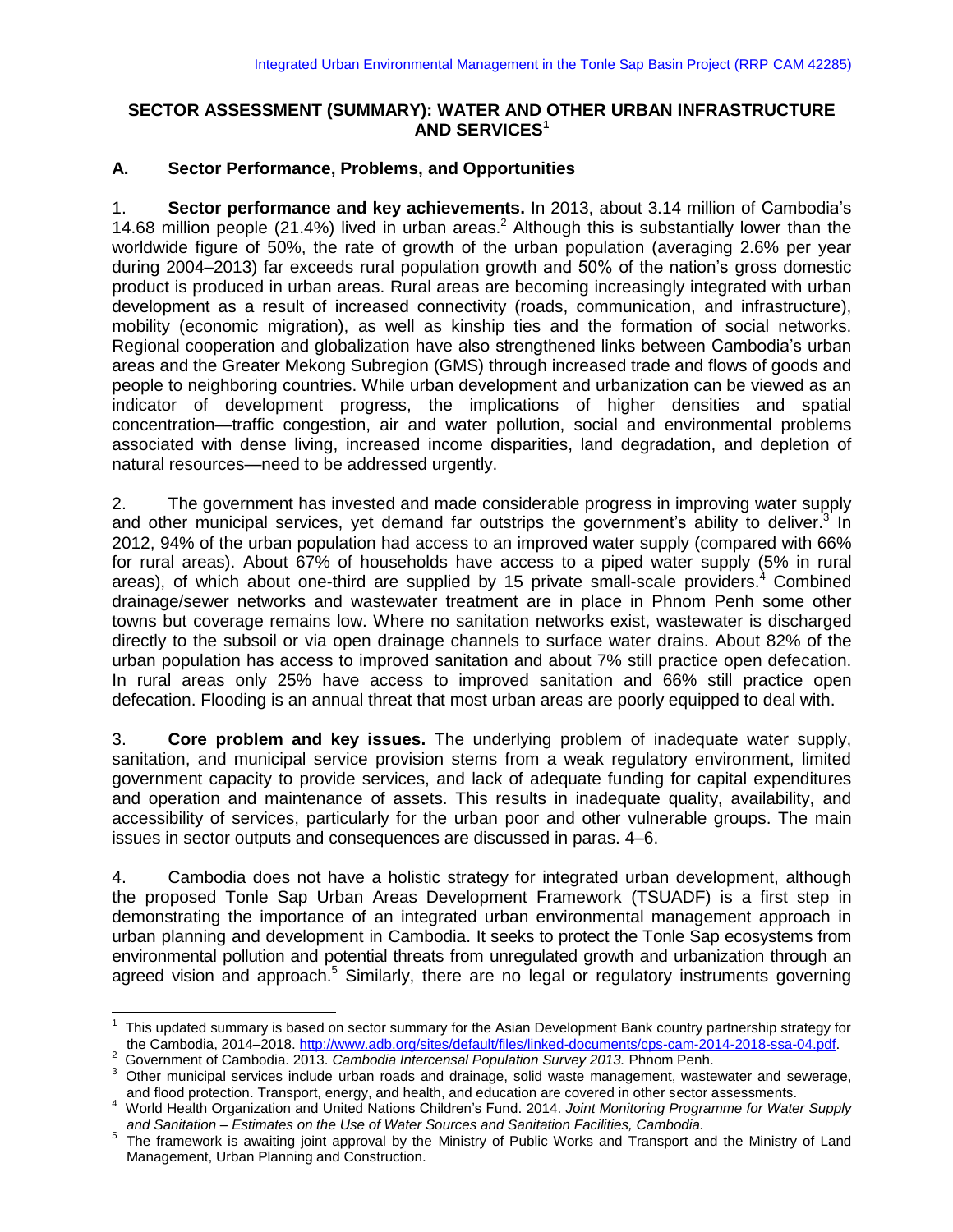water supply and sanitation, which further constrains private sector interest in the sector. There is also a lack of coordination, responsibilities among government agencies overlap, and iurisdictional and administrative boundaries are seldom clear-cut. $6$ 

5. The public and private sectors have few experienced managers, engineers, planners, technicians, and social or health specialists working in water supply and sanitation and other municipal services. The general shortage of qualified and experienced staff is even more evident in the provinces. Incentive structures are not in place. For example, salary structures and working conditions do not help retain staff, resulting in high turnover rates and the risk that staff will leave their position for other employment, undermining existing capacity building and training efforts.

6. Limited financial resources and revenue streams for urban infrastructure and services is a key constraint, affecting capital investment and operation and maintenance of assets. With the exception of the Phnom Penh Water Supply Authority (PPWSA), sustainability of urban services is constrained by poor cost recovery in urban water supply, which is normally provided through user charges and fees, and other forms of revenue generation such as land and property taxes.<sup>7</sup> There is no national tariff policy for water supply and government budget and borrowings are limited, which puts sustainability into question. Raising debt to finance urban infrastructure by subnational administrations is not currently feasible because of issues of credit worthiness, onerous lending terms, and lack of local revenue streams to service the debt. The lack of funding is also attributed to the limited role of the private sector in urban services provision, and where private sector initiatives do exist, performance is not well regulated.<sup>8</sup> Other constraining factors include (i) adverse effects of climate change, evidenced by the increasing intensity of storms and floods along with extended periods of drought; (ii) lack of access to urban infrastructure and services, especially for vulnerable groups and the urban poor, because of the high initial costs of a water supply connection; and (iii) rapid urbanization and migration of people to urban areas, in part because of disparities between urban and rural development, which widens the gaps between the supply of and demand for urban services.

7. **Opportunities for further development.** The challenges are immense, given the accelerating rate of urban development in Cambodia, and appropriate holistic interventions are needed. To this end, three cross-cutting themes—strengthening rural–urban–regional links, climate change, and inclusive development—will be mainstreamed in water supply, sanitation, and other municipal services projects. By strengthening urban–rural–regional links, urban development can help promote greater agricultural productivity through improved connectivity and access to markets and services. Progress on raising awareness of climate change adaption and mitigating its adverse impacts has improved in recent years, and the government has accelerated its support to enhancing climate change resilience infrastructure projects and mainstreaming related measures in urban development planning processes, such as in the TSUADF. Inclusive development is promoted by providing access to basic urban services, particularly to vulnerable groups and the urban poor, and providing social protection measures such as targeted subsidies.

<sup>-&</sup>lt;br>6 For example, the Ministry of Land Management, Urban Planning and Construction is mandated to oversee urban planning, but no ministry or agency is tasked to implement urban development. For water supply and sanitation, the Ministry of Industry and Handicraft oversees urban water supply, the Ministry of Public Works and Transport is in charge of drainage and wastewater management, the Ministry of Health is responsible for potable water supply, and the Ministry of Rural Development oversees rural water supply and sanitation.

<sup>&</sup>lt;sup>7</sup> The Phnom Penh Water Supply Authority (PPWSA) operates at tariff levels that enable full cost recovery, while the Siem Reap Water Supply Authority is working toward full cost recovery. Other public water utilities, however, barely manage to recover operation and maintenance costs.

<sup>&</sup>lt;sup>8</sup> Examples include 500 small-scale operators in water supply provision and many small solid waste management operators. Many towns have small, private tank operators to service on-site sanitation facilities. In Phnom Penh there is one solid waste private operator, but few exist in other urban centers.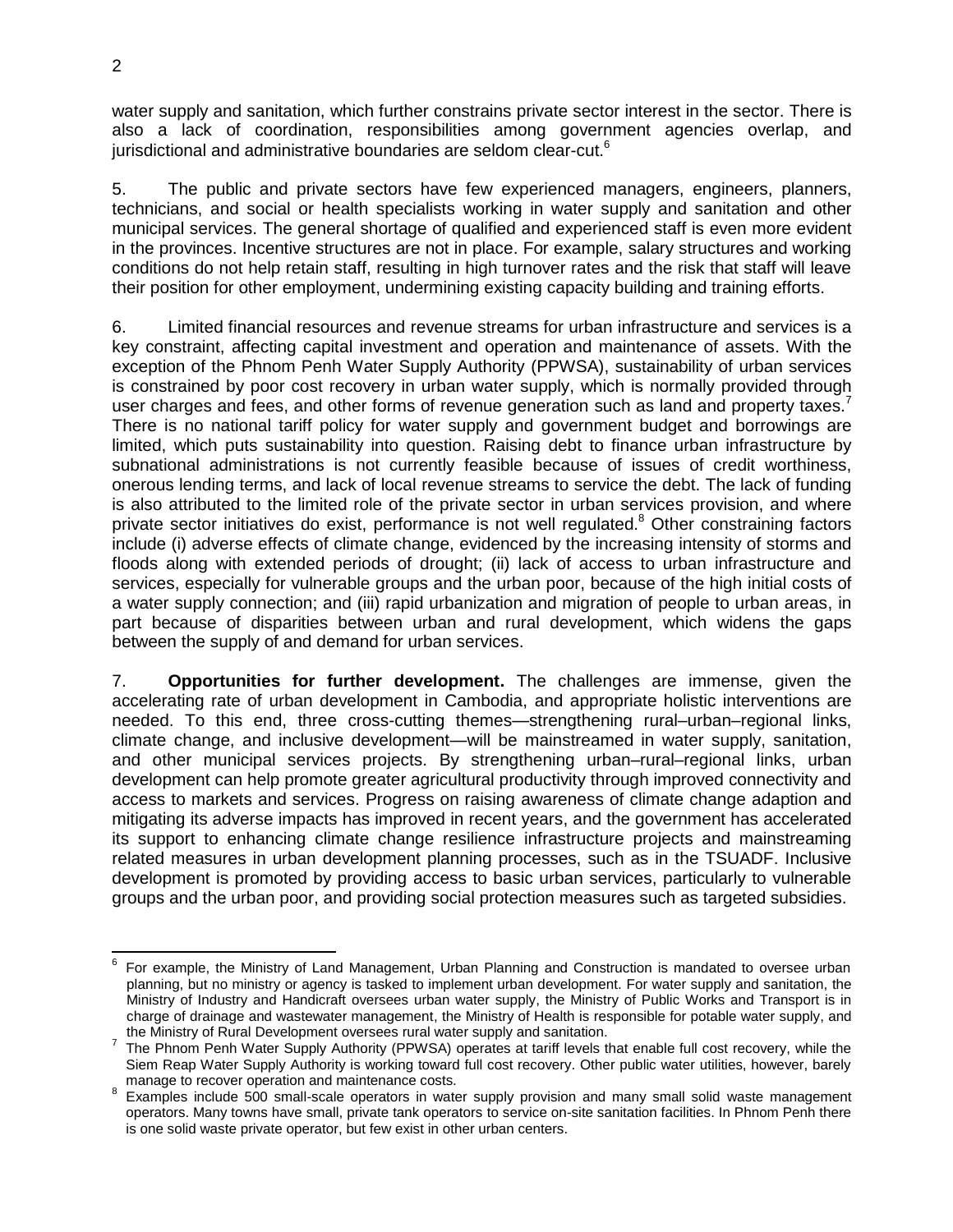### **B. Government's Sector Strategy**

8. The Rectangular Strategy on Growth, Employment, Equity and Efficiency, Phase III provides the overall framework for the policies to guide long-term sustainable development with a focus on good governance, peace, political stability, social order, macroeconomic stability, environmental sustainability, partnership, and regional integration. The National Strategic Development Plan, 2014–2018 further details the Rectangular Strategy. The plan's key actions for water supply are to (i) develop a legal framework for urban water supply; (ii) promote decentralization and deconcentration (D&D); (iii) transfer full autonomy for service delivery to all public waterworks; (iv) increase sector financing; (v) improve sector performance and expand access to safe, affordable, and sustainable water supplies; and (vi) improve water source protection and enforcement of regulations.

9. Key legislation on urban development includes (i) the 2008 Organic Law<sup>9</sup>, which provides direction for decentralized administration and overall management to improve service delivery at the subnational level; (ii) the 2009 Policy on Sub-National D&D, which recognizes 26 municipalities as the backbone for future urban management; and (iii) the 2011 Law on Administrative Management of the Capital, Provinces, Municipalities, Districts and Khans. The 2003 National Policy on Water Supply and Sanitation calls for greater private sector participation, improved cost recovery, cross subsidies where necessary, autonomy of public utilities, and the establishment of a regulatory body. Cambodia's 2015 Millennium Development Goals for access to improved urban water supply and sanitation, 80% and 74% respectively, have been achieved, but access to piped water outside Phnom Penh remains low at about 50%. The government's vision is 100% access to safe, affordable, and sustainable water supply and sanitation by 2025. The Law on Public Enterprises<sup>10</sup> provides guidance for service providers wishing to achieve greater autonomy. However, the law needs to be updated to be consistent with the Organic Law, which will establish the legal and institutional frameworks for service providers to operate under.

## **C. ADB Sector Experience and Assistance Program**

10. **Support for key pillars of the country partnership strategy, 2014–2018.** ADB is seeking to reengage in the water supply and municipal services sector following its limited involvement during since 2007. During 2014–2018, ADB operations in the sector will focus on supporting the two strategic pillars: rural–urban–regional links, and human development; and the facilitating pillar public sector management. Under the first pillar, urban development will be positioned to support agricultural productivity, improve connectivity, and serve as markets for agricultural production through investments in water supply, municipal services, and infrastructure. Under the human development pillar, the sector focus will be on improved urban management capacity; while support for the public sector management pillar will address issues pertaining to D&D, as well as improving public financial management capacity.

11. **Mainstreaming cross-cutting issues into water supply and municipal services operations.** This will include (i) governance, as service providers (both public and private) move toward autonomy; (ii) climate resilience and environmental protection, to mitigate and adapt to changes in climate in collaboration with the Cambodia Climate Change Alliance and Ministry of Environment initiatives; (iii) gender mainstreaming, particularly through the new gender working groups in each ministry and with the transfer of functions from national to subnational levels, which provide greater opportunity for women in government and the provision of local urban services; and (iv) green cities initiatives to reduce resource consumption and greenhouse gas emissions, and improve the urban environment through resource management and partnerships.

 $\overline{\phantom{a}}$ <sup>9</sup> Royal Government of Cambodia. 2008. *Organic Law on the Administrative Management of Capital, Provinces, Municipalities, Districts, and Khans.* 

<sup>10</sup> Royal Government of Cambodia. 1996. *General Statute of Public Enterprises.*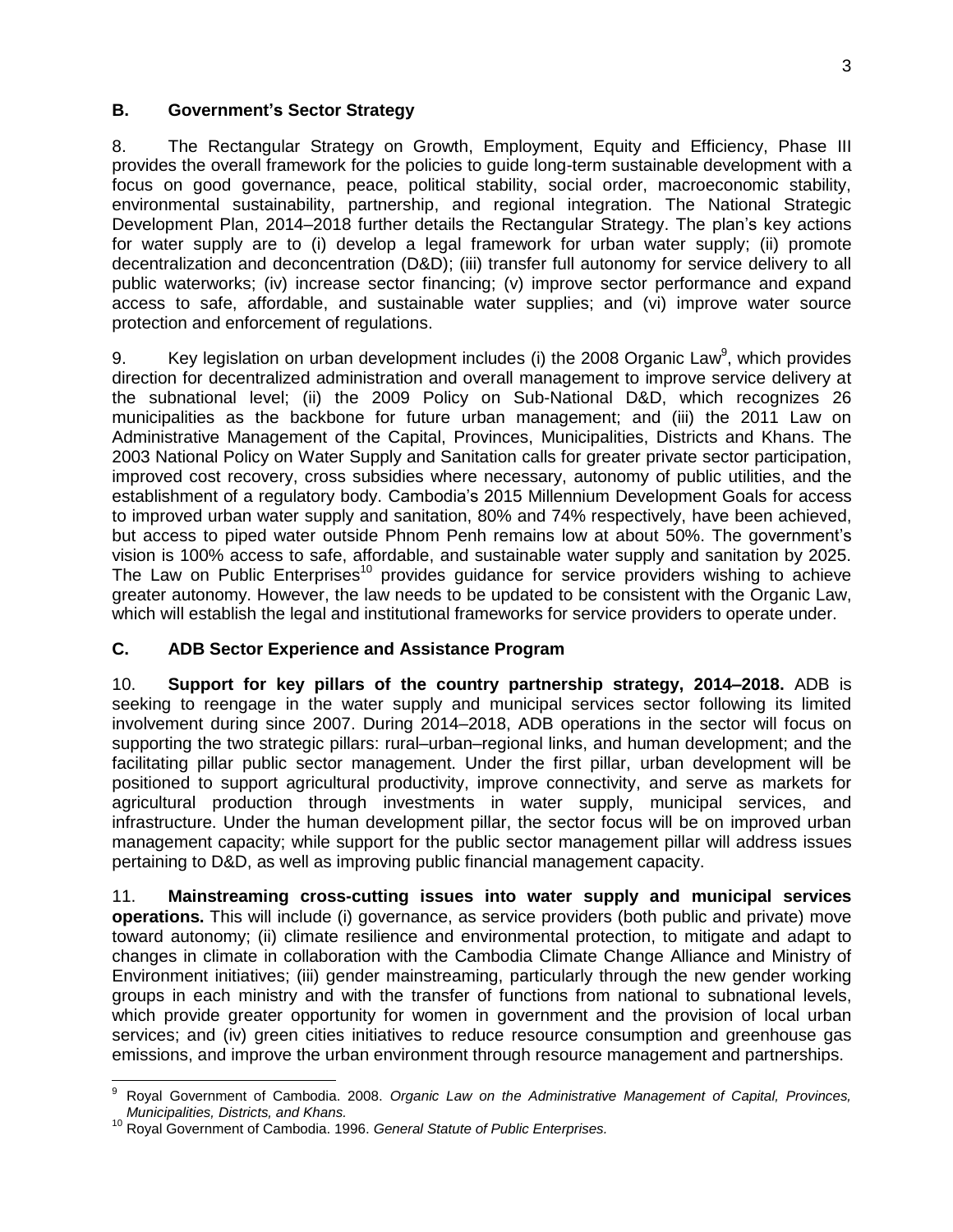12. **Integrated urban environmental management.** Integrated urban environmental management will focus on environmental sustainability of urban areas around the Tonle Sap Basin. A proposed project for approval in 2015 will help to introduce an integrated urban environmental management approach through the implementation of the TSUADF and urban development strategies. The proposed project includes climate resilience infrastructure investments in Kampong Chhnang and Pursat municipalities, community driven mobilization and environmental improvements, institutional development support for urban service units at the subnational level within the D&D framework, and project management and implementation support. Succeeding assistance will expand coverage to other areas in the Tonle Sap Basin.

13. **Development of economic corridor towns.** The competitiveness of towns along strategic economic development corridors, rural-urban linkages, and links to urban centers in neighboring GMS countries will be strengthened, through the formulation of strategic local economic development plans, strategic prioritization of infrastructure investments, and capacity development and in accordance with the GMS Urban Development Strategic Framework.<sup>11</sup> Priority infrastructure investments will include urban roads, wastewater management, flood protection and control, solid waste management, public markets, and transport logistics. They may also include facilities for small and medium-sized enterprise development. Interventions will promote gender equality by improving women's participation in decision making. The investments will encompass strategies for women's (i) involvement in community infrastructure management committees; (ii) capacity development and access to employment generated from construction, management, and maintenance of local infrastructure; and (iii) access to resources for enterprise development.

14. **Expansion and rehabilitation of urban water supply and sanitation systems.** Assistance will include (i) support to the Ministry of Industry and Handicraft and the Ministry of Public Works and Transport to develop policies and implement their strategic investment plans in the water supply and sanitation subsectors; (ii) decentralization of water supply functions and capacity strengthening of water utilities; (iii) investment financing, including cooperation with local private companies in financing water supply infrastructure; and (iv) water operators' partnerships, where strong water utilities, such as the PPWSA, help weaker utilities improve operational performance and service delivery. ADB supports a holistic approach to urban water supply and wastewater management whereby water supply and sanitation projects can be combined, environmental degradation and climate change issues addressed, and sustainable services provided through affordable tariffs and user charges, while fully recovering operating and reinvestment costs. In promoting inclusive and gender-sensitive development, ADB interventions will ensure that (i) affordability issues are considered in setting connection fees, tariffs, and revenue structures; and (ii) targets are set for women's capacity development and employment.

15. **Rural water supply and sanitation.** ADB will continue its involvement in rural water supply and sanitation development given that (i) ADB is the leading partner in the subsector, (ii) about 80% of the population is rural and more than 35% of households below the poverty line, and (iii) significant investment and capacity development assistance is required to help the government meet the sector and Millennium Development Goal targets. ADB's support to the sector has directly benefited the health of women and children, and has reduced the burden of collecting water. The proposed pipeline of activities includes a rural water supply and sanitation project, reflecting continued engagement in this area. ADB's strategy will improve health and quality of life by continuing support for the Cambodia Millennium Development Goal targets for improved water supply and sanitation for the large number of people without access in rural areas. Gendersensitive interventions include targets for women's participation in rural water supply and sanitation committees and all related activities.

 $\overline{a}$ <sup>11</sup> ADB. 2015. *Greater Mekong Subregion Urban Development Strategic Framework 2015–2022*. Manila.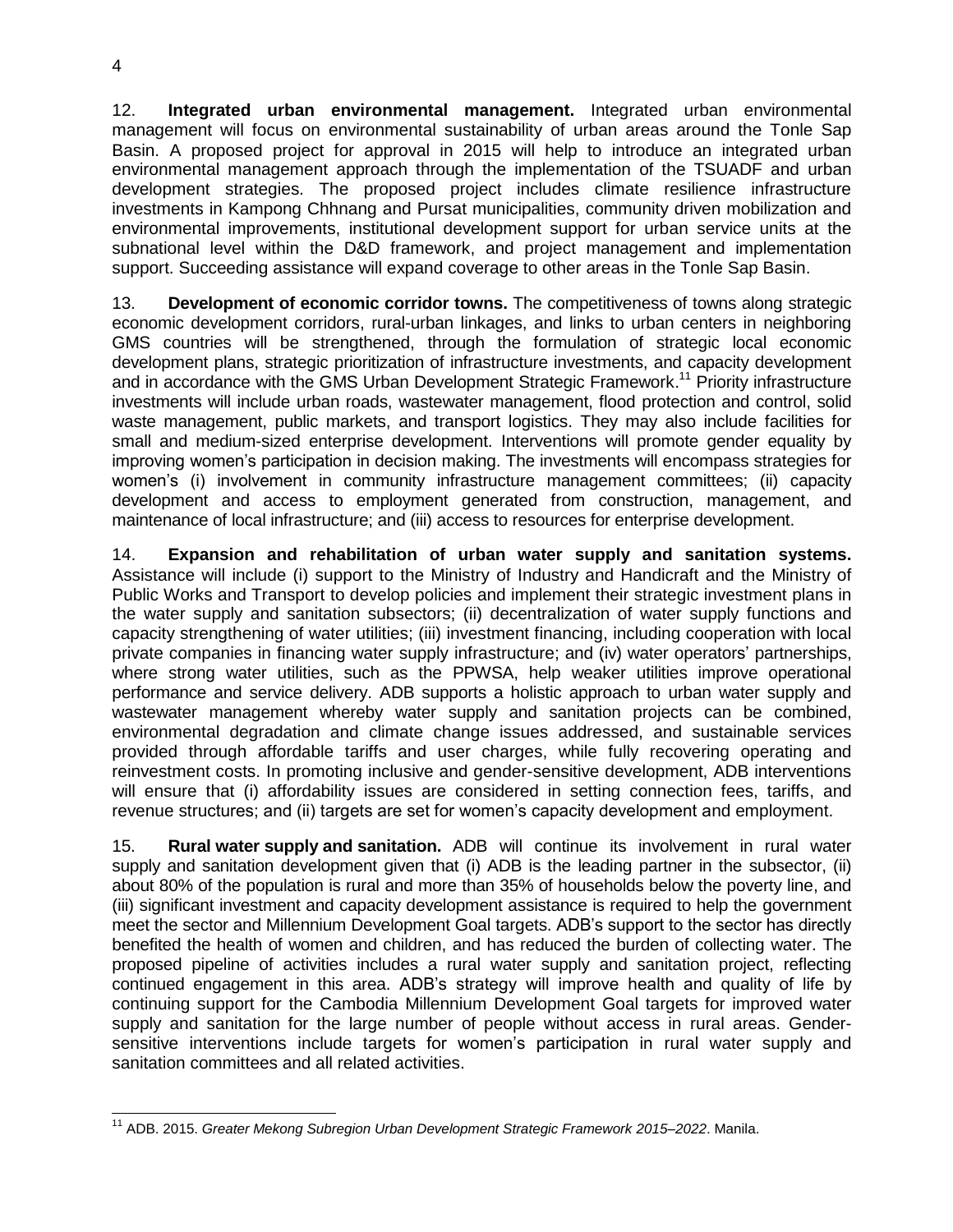

### **Problem Tree for Water and Other Urban Infrastructure and Services**